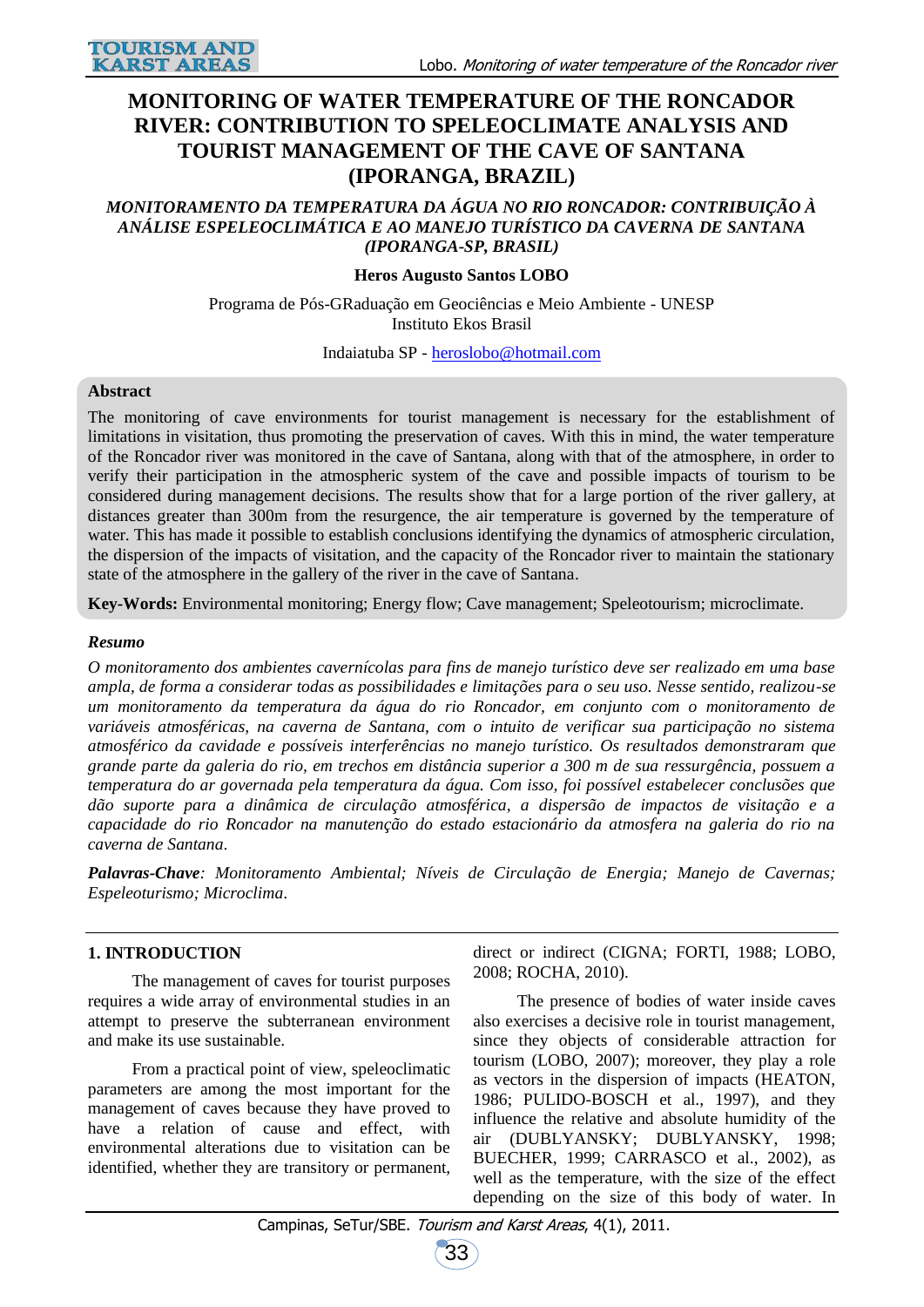### Lobo. Monitoring of water temperature of the Roncador river

extreme cases, the temperature of the water can even make a direct contribution to condensation corrosion at higher temperatures (SARBU; LASCU, 1997) or, at greatly reduced temperatures, participate in the formation of speleothems of ice (PFLITSCH et al., 2006; PIASECKI et al., 2006).

The present paper presents partial results of research monitoring the speleoclimate in the cave of Santana, located in Iporanga city, Brazil, focusing of the temperature of the water of the Roncador river. This river has already been the focus of earlier studies which have emphasized its role in the evolution and dynamics of the local karst (KARMANN, 1994), as well as the sources of recharge and hydrological connections within the system (AYUB, 2007). Here, the monitoring of the temperature of the water was focused on the identification of its possible correlation with the temperature of the air, serving as a basis for the understanding of the physics of the thermal system of the cavity and its atmospheric resilience in relation to the impact of visitation.

### **2. MATERIALS AND METHODS**

This study was conducted in the cave of Santana, which is partially located within the bounds

of the State Touristic Park of the Upper Ribeira River (PETAR) in the municipality of Iporanga in the southwestern part of the state of São Paulo. The cave is located in a limestone massif, more than 200m below the surface. At present, some 7.2km have been mapped, and hundreds of meters are left to be explored. The traditional visitation circuit encompasses some 460m of galleries in three of the six levels, close to the resurgence of the Roncador river. The total vertical variation is 54m, with the resurgence located at an altitude of 250m above sea level.

The cave of Santana, in a subtropical zone, is surrounded by dense Atlantic Coastal Rain Forest, with rains concentrated between December and February, an annual average of 1,500mm of rain, and daily accumulations of up to 300mm (GUTJHAR; TARIFA, 1993).

The lower gallery of the cave of Santana is traversed by the Roncador river; the main swallet is located in the Pérolas cave. Recharge here is mainly allogenic, although autogenic recharge is also quite active, as can be seen in periods of intense rain, when segments of the upper galleries suffer partial flooding (Figure 2).

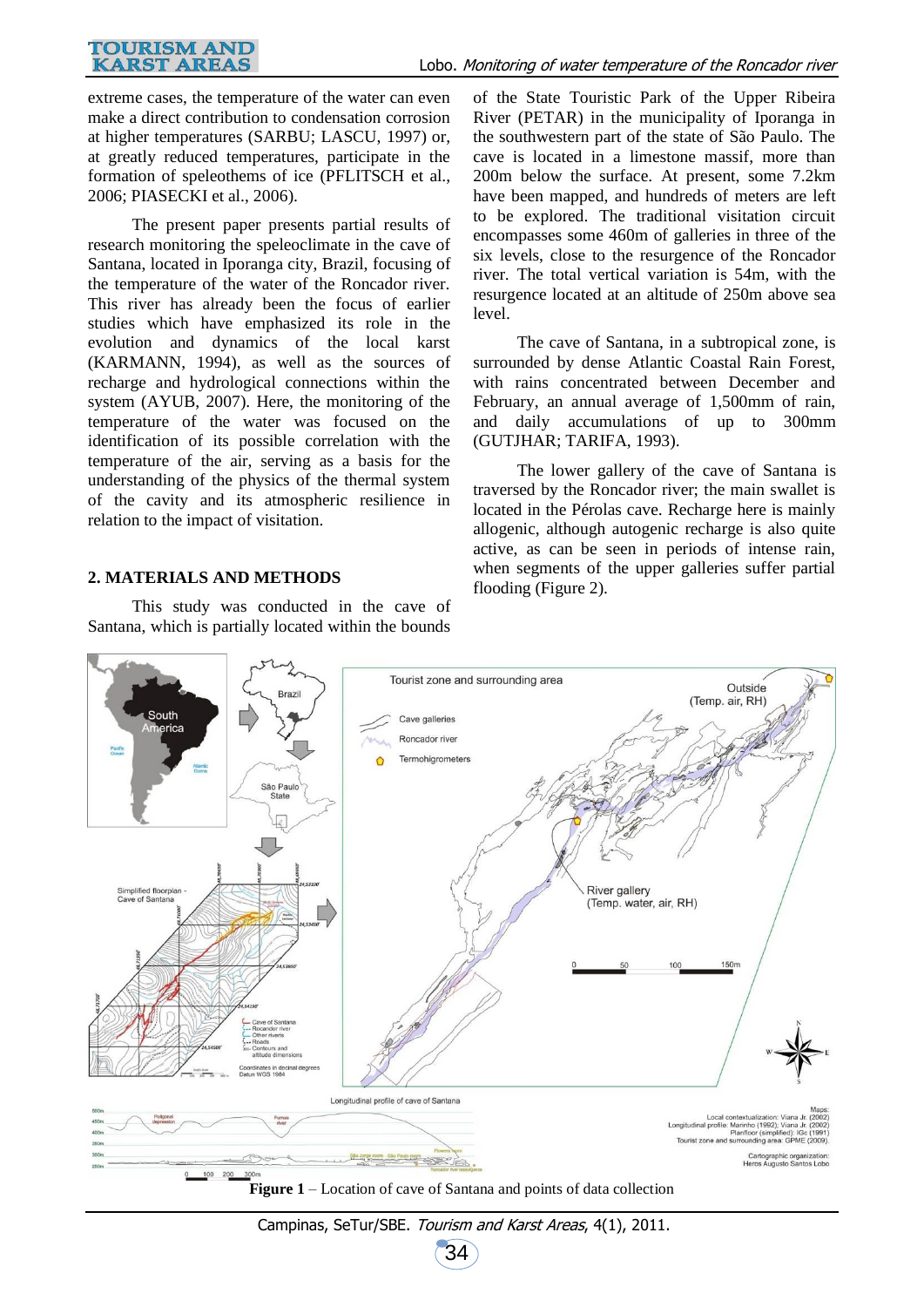



**Figure 2** – Variation in water level in cave of Santana: a) normal level of the Roncador river, with the paths for visitation clearly evident (historic photo from 2007, when the cave still had a gate); b) raised water level, with the river covering the paths; c) normal level of water in the Meeting Room, with rimstone dams apparently totally fossilized; d) rimstone dams filled with water, showing active autogenic flow in the upper gallery

The choice of the cave of Santana for the realization of this study was due to its importance in the regional and national context of ecotourism and speleotourism. The cave receives an average of 20,000 visits per year, with peaks of over 30,000. The carrying capacity at present is limited to 117 visits per day, as established by Lobo (2008), although recent studies by Lobo et al. (2011) suggest the feasibility of an increase to 297.

The monitoring of atmospheric parameters and the temperature of the water was conducted with Testo instruments (series 175 and 177). Only the data about temperature and relative humidity of the external station and a single point in the river gallery some 300m from the entrance of the cave are presented here for the comparison of the temperature of the water (Figure 1). The accuracy of the instruments is 0.2  $\degree$ C for air temperature, and 0.1  $\degree$ C for that of water, as well as 2% for relative humidity. The precision of the temperatures presented here is 0.1 °C and 0.1% for the relative humidity of the air. The sensors were installed against the walls of the cave, which may alter the results somewhat in

relation to the integration of the readings with the underground atmosphere of the specific passage. However, preliminary studies in the cave of Santana have shown that for the scale of accuracy of the sensors, this difference is not detectable. Monitoring was carried out for a continuous period of a year, although instrument failures left certain gaps in the data. Collections were made every 30 minutes, for a total of 48 readings per day. The river station was monitored continuously from April 1 to December 11, 2009, but at this time the flooding of the gallery of the river interrupted the functioning of the thermohygrometer. During the period of effective monitoring, the cave continued to receive regular tourist visitation from Tuesday to Sunday, from 9 am to 5 pm.

The first set of analyses involves descriptive statistics. These provide averages of central tendency (medium, mode, and average) and variability (height, standard deviation, and variance) for each daily, monthly, and annual series. This procedure made it possible to determine the

35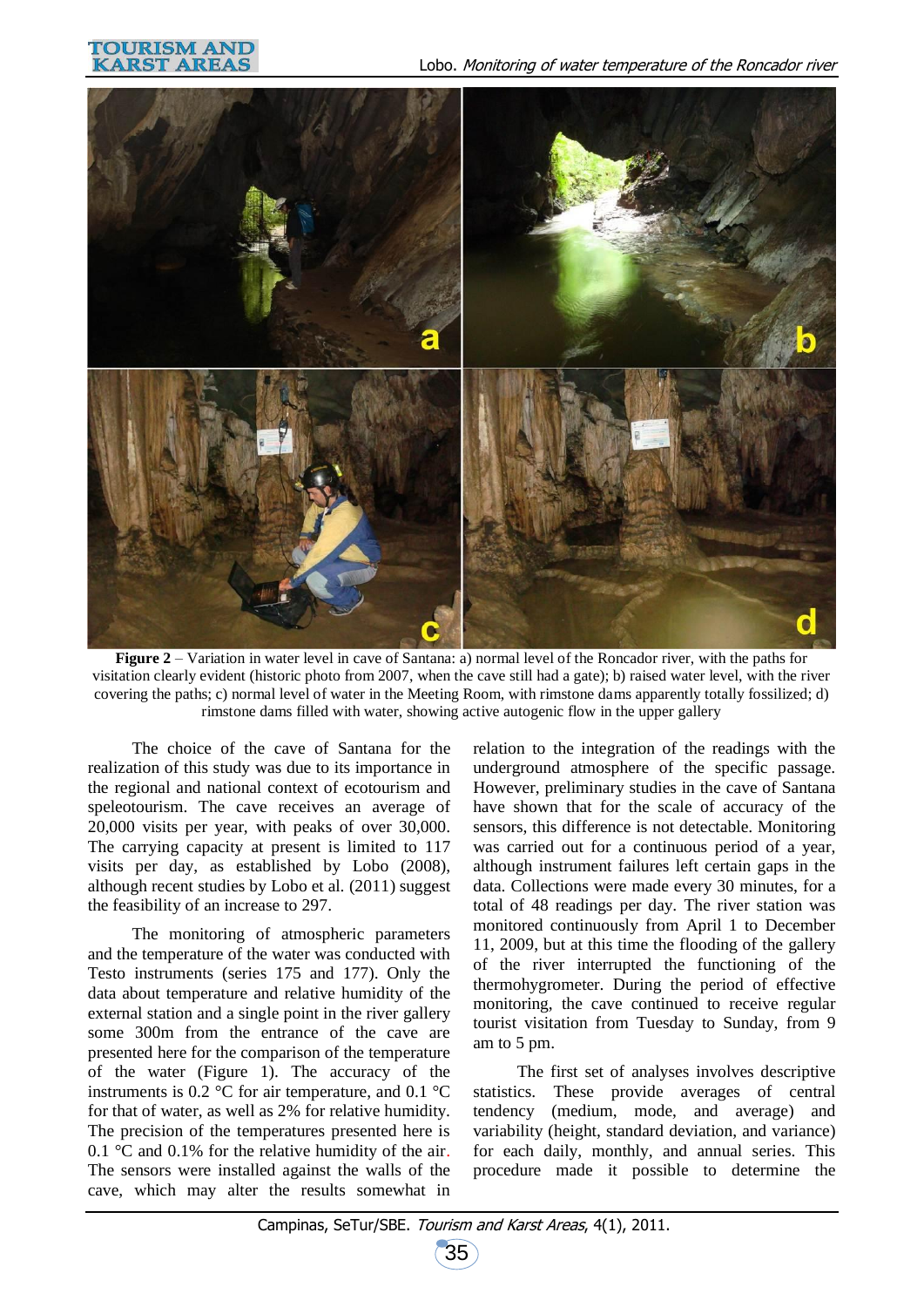simplification necessary to conclude the other statistical analyses.

The mode was used as the main measurement of central tendency for the analysis because the daily series involved great repetition and the standard pattern of variability could be identified for each of the parameters.

The use of the mode is also justified, as pointed out by Gerardi; Silva (1981), because it is efficient for the graphic presentation of data. The average, on the other hand, was used to present the disadvantages of asymmetric series (GERARDI; SILVA, 1981), such as was found for the external monitoring points.

Statistics were used for the analysis of speleoclimatic parameters (e.g. MANGIN, 1984; LAROCQUE et al., 1998; MANGIN et al., 1999; FERRARI; KARMANN, 2008), as well as for speleoclimatology (e.g. CALAFORRA et al., 2003; FERNÁNDEZ-CORTÉS et al., 2006). The statistical analyses of temporal series are initiated with a moving average. In addition to the graphs with the moving averages, the revelation of greater discrepancies in the original series, led to the plotting of the residuals.

Analyses were also made using three temporal functions: autocorrelation, spectral density, and cross correlations. Autocorrelation quantifies the relation of linear dependence for successive values in an interval of time. The spectral density corresponds to a transformation of the domain of

time to that of frequency using a Fourier transformation of the function of autocorrelation. Cross correlation verifies the independence of two series of variables, showing whether they are equal to or distinct from each other.

#### **3. RESULTS AND DISCUSSION**

## **3.1. Temperature and relative humidity of air**

The results from the monitoring of the temperature and relative humidity of the air outside the cave are presented in Figure 3.

The highest maximum temperatures during the period were registered in the months of September (31.2  $\degree$ C) and November (32.1  $\degree$ C). On the other hand, the minimum temperatures were registered in June (9.7  $^{\circ}$ C) and August (9.5  $^{\circ}$ C). These absolute values cannot be seen in Figure 3, which provides only the moving averages. The month which was the hottest during the period monitored was November, while July and August were the coldest.

Measures of central tendency of the external temperature series revealed an annual average of 19.9 °C, with a mode of 17.9 °C and a median of 19.9 °C. For the relative humidity, the central tendency and dispersion reflected in the mode and median, as well as the maximum, were 99.9%, while the average was 98.9% and the low 60.2%. The variation over the year was a spread of 23.4 °C for temperature and 39.7%.for humidity.



**Figure 3 –** Smoothed series based on moving averages of temperature (red) and relative humidity of air (blue) for the external monitoring station for the period from April 1 to December 11, 2009.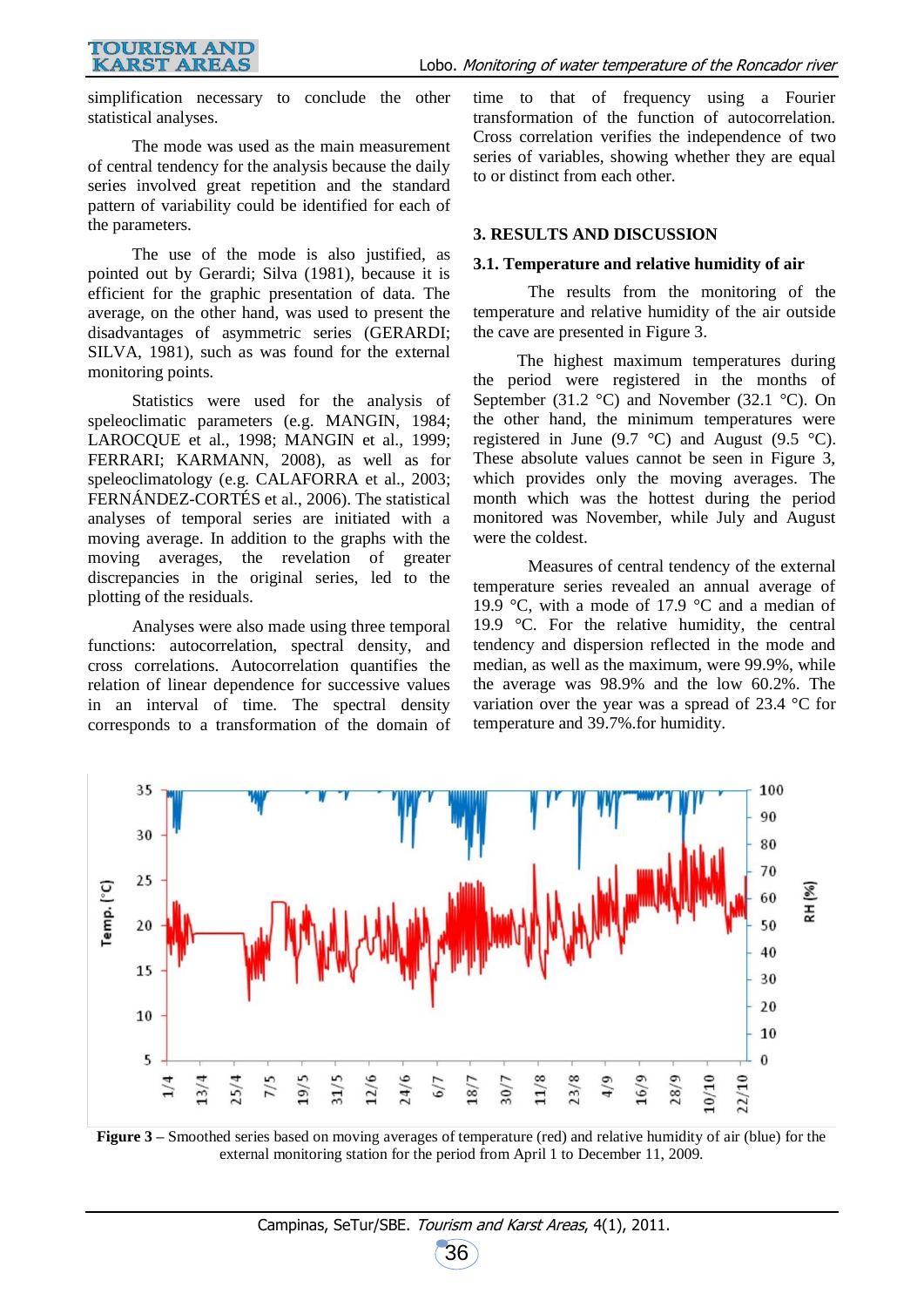#### **TOURISM AND KARST AREAS**

The various gaps in the original series make a global statistical analysis of the data via temporal series impossible; consequently, the analyses here are limited to the longest uninterrupted period of the original series, from July 1 to December 13, 2009, a total of 166 days, which includes part of the winter and part of the summer. In this series, autocorrelation and spectral density were calculated, as presented in Figures 4 and 5 for air temperature.



(A) and in detail for the first 500 hours (20,8 days) (B) in external station.

Autocorrelation was used to study the series of 3984h (166 days). The variation shows a cyclic periodicity of 24 hours, as can be seen in Figure 4A; details can be seen in Figure 4B. The memory effect of the system is approximately 930h (38.75 days),

when the *r* index reaches a value of 0.198. In general, the autocorrelation function shows a decrease over time, a pattern that is repeated for the other series analyzed by other monitoring stations.



**Figure 5 –** Spectral density of series selected at external monitoring station

Spectral density shows peaks at 24h and 12h, which is coherent with the atmospheric dynamics and the results of autocorrelation. However, the high spectral density is close to zero, with the existence of periodic phenomena which extend beyond the time period analyzed.

For the monitoring station near the point of collection of data in the river, Figure 6 shows the averages of dispersion and central tendency for the entire series for the air temperature. The relative humidity of the air at this point was constant throughout the monitoring period, with a value of 99.9%, showing the saturation of the air.

The minimal temperature fell to 17.3  $\degree$ C at 9am on June 4, 2009, at this monitoring station, although the temperature here had been close to this for hours (17.4 °C between 5:30am and 8:30am). At the other extreme, the high registered was 20.2 °C at 6:30pm on July 4; this same temperature was registered at other monitoring stations in the same cave. Except for this single elevated value, the maximum registered was 19.3 °C. The daily thermal variation was normally less than 1 °C. Visual analysis of the graph suggests that the air temperature at this station is correlated with that of the outside air in relation to the minimum.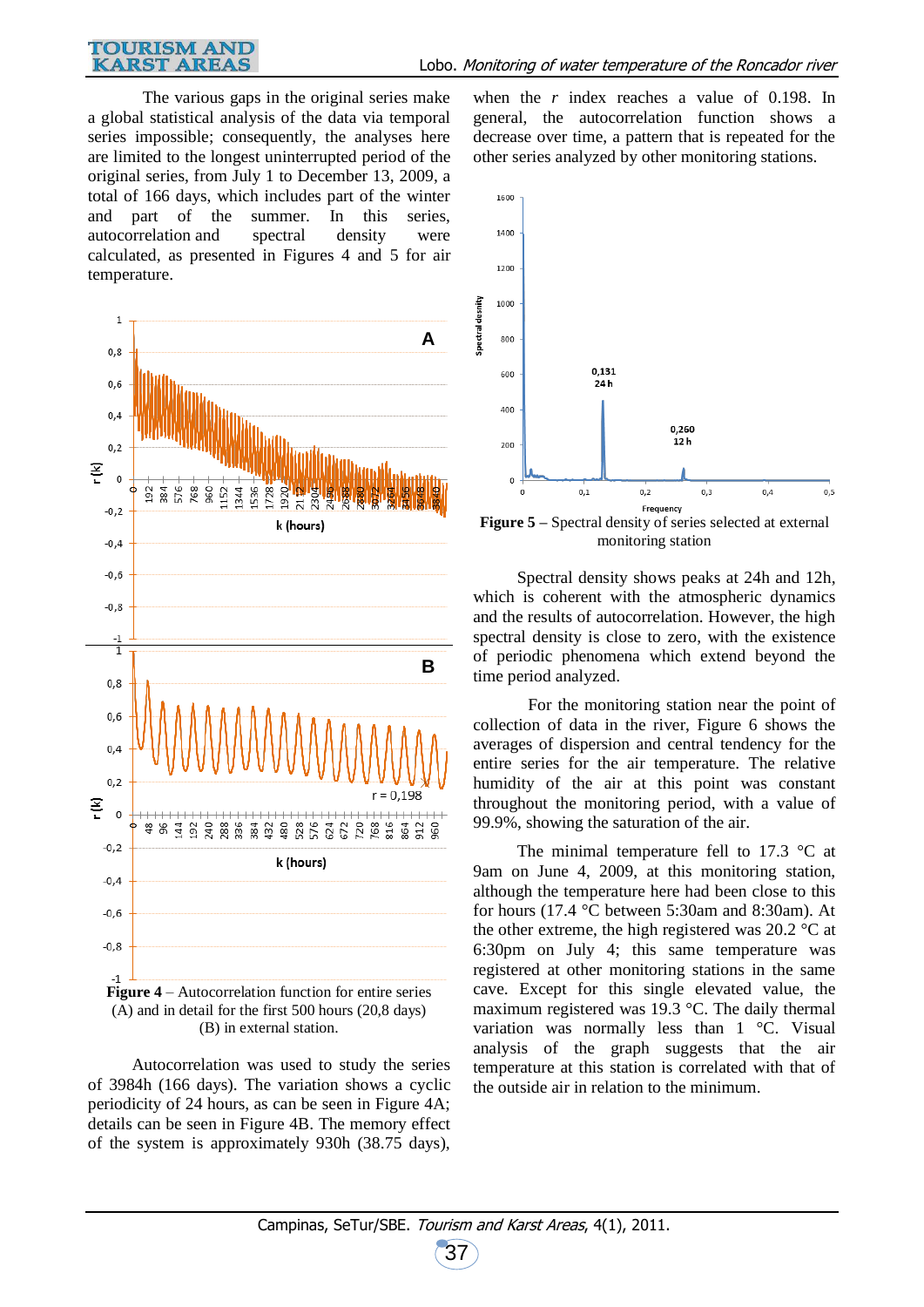

**Figure 6 –** Simplified series of air temperature at station in gallery of river, with measures of dispersion (maximum and minimum) and central tendency (mode) for the period from April 1 2009 to March 31, 2010.

An analysis of the entire temperature series for the air at this station reveals an annual average of 18.28 °C, a mode of 18,1 °C and a median of 18,2 °C. The annual temperature variation was 2.9 °C, if the extreme of 20.2  $\degree$ C is included in the analysis, but only 2 °C if it is ignored. Any variation in humidity was observed at this station, with all the measures of central tendency being equal to 99.9% throughout the period monitored.

The smoothing of the data involved the adoption of the moving average; the graph of the respective residuals is presented in Figure 7.

The smoothed series does not reveal any large differences in relation to the original series of data (Figure 7A), suggesting the lack of anthropic influence at this point in the cave. The only exception deviating from the general behavior of the

temperature at this point occurred on July 4, reflecting an event of unknown origin also revealed in Figure 6 and the residuals observed in Figure 7B.

The results of the autocorrelation and spectral density functions for the temperature of the air in the gallery of the river are presented in Figure 8.

The analysis of the data was applied to a series of 6120h (255 days). The autocorrelation function (Figure 8A) shows a slow decrease, revealing reduced atmospheric dynamics at this point. The memory effect was found after 2266h (94,41 days), when  $r$  was equal to 0,2. On the other hand, the spectral density (Figure 8B) shows that the cut-off frequency was very low at this point, so that only the visualization of a single 24h cycle of low spectral density was possible.



**Figure 7 –** Original series for temperature (T) and relative humidity (RH), showing moving averages (A) and the graphs of the respective residuals from smoothing x moving average (B) measured at the station in the gallery of the river for the period from April 1 to December 11, 2009.

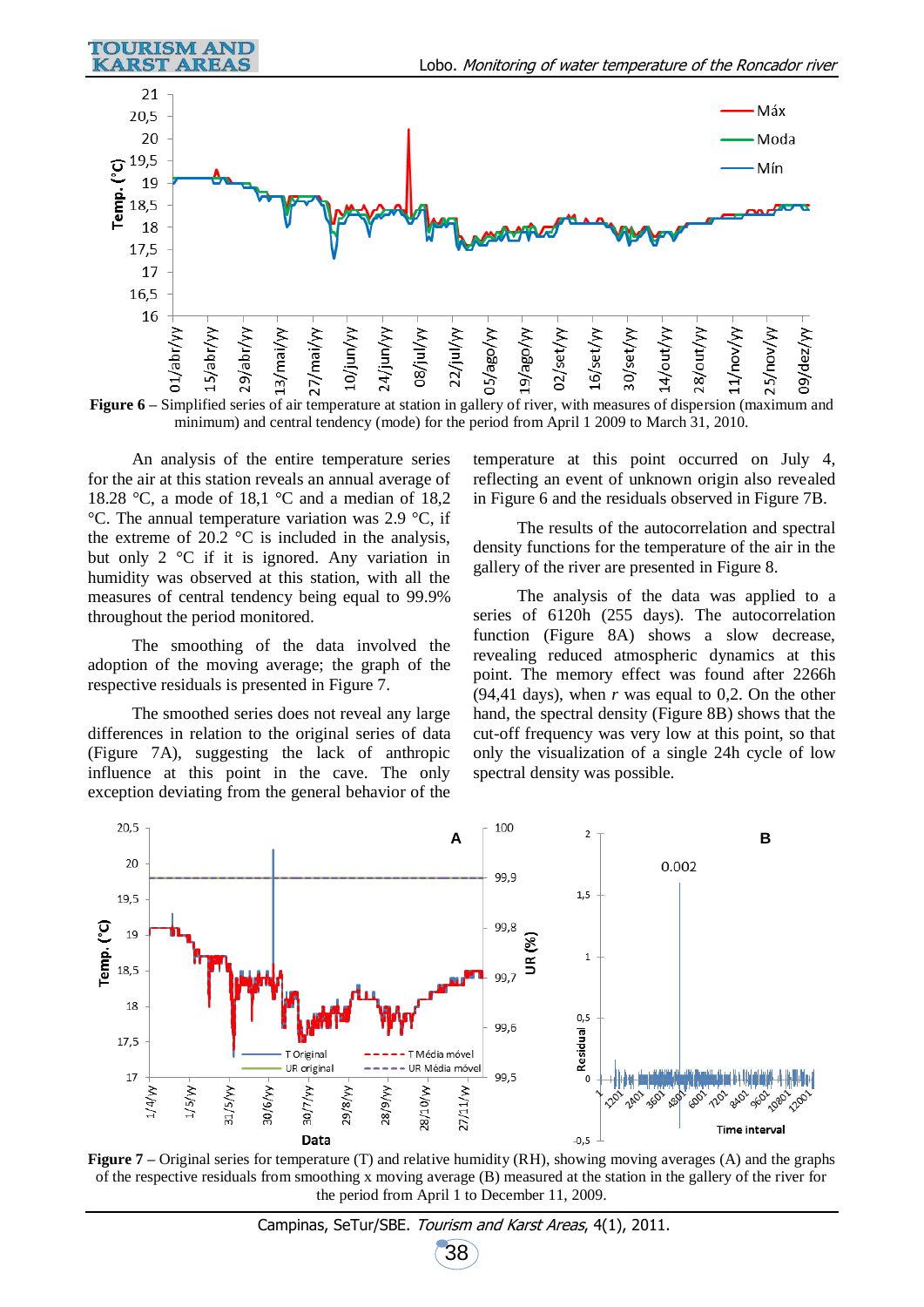



**Figure 8** – Functions of autocorrelation (A) and spectral density (B) for the series of air temperature at the station in the gallery of the river.

#### **3.2. Water temperature**

The results of the monitoring of the temperature of the water with the measures of dispersion and central tendency of the series collected are presented in Figure 9.

The temperature of the water was coldest on July 27, with a temperature of 17,1  $\degree$ C between 5:00h and 15:30h. On the other hand, the maximum was registered in November, reaching 19,3 °C between 16h on November 28 and 4h on the 29th. For most of the days monitored, the variation in daily temperature was zero. The only unusual value was registered for July 27, when this variation reached 0.8 °C. On a daily scale, the high, low and mode were the same. Table 1 presents the descriptive statistics for water temperature on a monthly scale.

Although the annual series was incomplete and rainfall was not measured, the increase of the temperature of the water during November and December, as well as the decrease in the months of June through August are in agreement with historical rainfall data for the region, with summer (December to February) registering the most rain and winter (July to August) the least (GUTJHAR; TARIFA, 1993). In July, the daily temperature variation was the greatest,  $0.8 \text{ °C}$ , which gave rise to a sudden increase in the temperature of the water on July 22. In the same month, a daily variation of  $0.6 \degree C$  was also found, as well as other lesser variations in the range of 0.1 °C to 0.2 °C on 18 other days of the month; hence, July was the month with the greatest variation in temperature of the Roncador river.



**Figure 9 –** Simplified series of water temperature at station in the river gallery, with measures of dispersion (maximum and minimum) and central tendency (mode) for the period from April 1 to December 11, 2009.

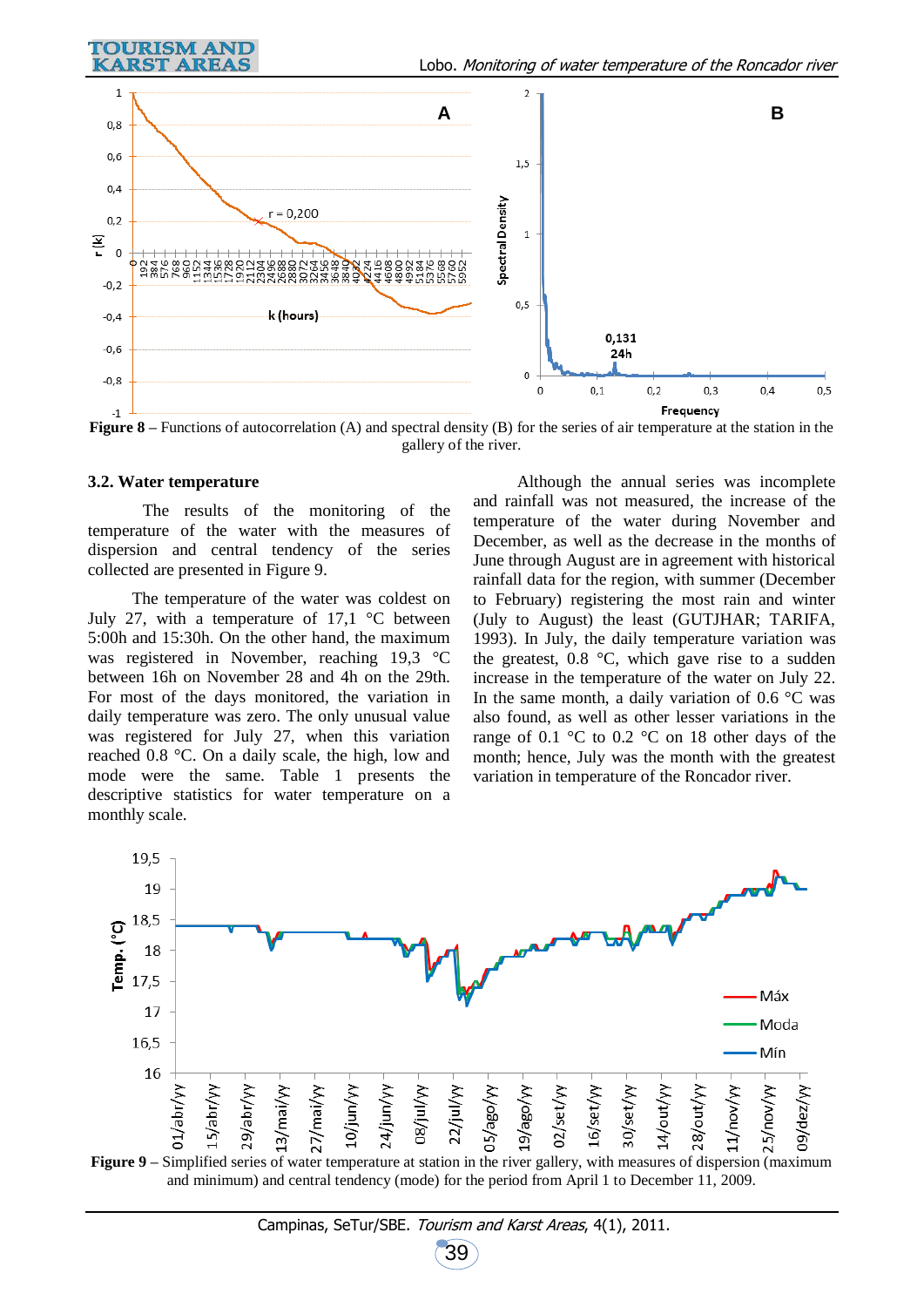

Lobo. Monitoring of water temperature of the Roncador river

| <b>Table 1</b> – Measures of dispersion and central tendency for the water temperature on a monthly scale. |       |       |       |       |       |       |       |       |       |
|------------------------------------------------------------------------------------------------------------|-------|-------|-------|-------|-------|-------|-------|-------|-------|
| Measure                                                                                                    | April | May   | June  | July  | Aug.  | Sept. | Oct.  | Nov.  | Dec.  |
| Maximum $(^{\circ}C)$                                                                                      | 18,40 | 18,40 | 18,30 | 18,20 | 18,20 | 18.40 | 18,60 | 19,30 | 19,20 |
| Average (°C)                                                                                               | 18,40 | 18,29 | 18,23 | 17.79 | 17,88 | 18,22 | 18.37 | 18,91 | 19,07 |
| Mode $(^{\circ}C)$                                                                                         | 18.40 | 18,30 | 18.20 | 18.00 | 17,90 | 18.20 | 18.30 | 18.90 | 19,10 |
| Minimum (°C)                                                                                               | 18,30 | 18,00 | 18,10 | 17,10 | 17.40 | 18.10 | 18.00 | 18,60 | 18,90 |
| Daily variation (°C)                                                                                       | 0,10  | 0,10  | 0,10  | 0,80  | 0,10  | 0,20  | 0,20  | 0,30  | 0,10  |
| Standard deviation                                                                                         | 0,005 | 0,066 | 0.048 | 0,304 | 0.191 | 0,063 | 0.150 | 0,154 | 0,075 |

On the other hand, on a broader time scale, the temperature variation during the entire period of 8 months and 11 days was minimal, showing the great thermal stability of the water. The variation during the entire period was 2.2 °C, with an average of 18,29 °C and a mode and median of 18,3 °C.

The temperature series for the water was also analyzed by statistical techniques for temporal series. Figure 10 shows the results for the moving average and the autocorrelation function.

For the analysis of the temperature of the water, a series of 6120h (255 days) was adopted. The smoothing of the series did not generate any major variation in relation to the original data collected (Figure 10A). Even for those days of greatest variation in temperature in July, the residuals generated did not surpass 0.1 °C, showing that the variation was gradual and slow. The autocorrelation function (Figure 10B) supports the conclusion of a system with low dynamics of exchange, especially in comparison with the dynamics of the gallery of the river; the memory effect was 1851h (77,12 days). On the other hand,

the dynamics of the water was greater than that of the air at this point in the cave, as shown by the autocorrelation function of air temperature presented in Figure 8A.

Based on the data collected, an attempt was made to identify the existence of a relationship between the variation of the temperature of the water and that of the air in an attempt to verify the role of water as a vector in the dispersion of atmospheric impacts. For this purpose, the results of correlation tests were crossed with those of the temperature series (Figure 11).

The temperature of the air at the point monitored in the gallery of the river had a low correlation with that outside the cave, with a total lag of 435h (Fig. 11A). This values differs from that at other points monitored in the gallery of the river, and even in one of the upper galleries (LOBO et al., 2009), where the lags differed between 1 and 4 hours. On the other hand, Figure 11B shows the high correlation between the temperatures of the water and air at this point in the gallery of the river, with an index of 0.422 in the zero interval.



**Figure 10 –**original temperature series for the water and the moving average (A) and respective autocorrelation function (B) for the period from April 1 to December 11, 2009.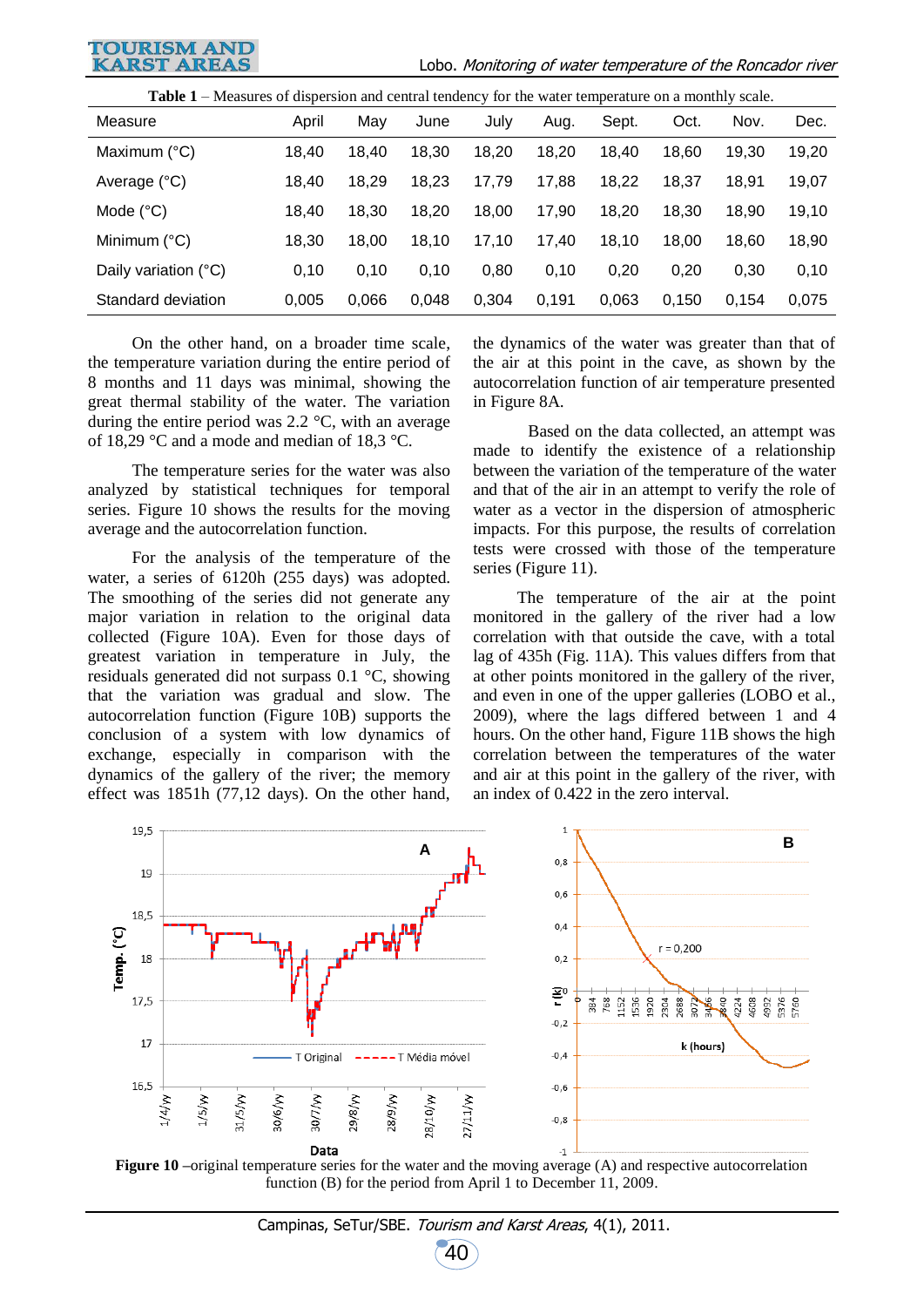

river (A) and between that of the air in the gallery of the river and that of the water (B)

The time it takes for the water of the Roncador river to traverse the distance from the swallet to the region of the ressurgence varies from 44 to 51h 20min (AYUB, 2007). With this, the water suffers little influence from the external temperature, an influence limited to specific points and the limited variation mentioned in Table 1. The water thus takes on the thermal characteristics of the rock, which, in the long run, governs the thermal system of caves (FREITAS; SCHMEKAL, 2003; LUETSCHER; JEANNIN, 2004). This is especially true in the case of confined underground aquifers, such as is the case of the Pérolas-Santana system, which for much of the trajectory is a freatic system without any contact with the underground atmosphere. On the other hand, the low correlation between the air temperatures outside and inside the cave at this point reveals a limited gas exchange, which may be caused either by the rise of masses of warmer air to the upper galleries or by the gradual difference in air density generated by the differences in temperature and relative humidity, which causes a certain atmospheric isolation along part of the gallery of the river, and which may indeed extend for the entire trajectory after this point.

These results show the importance of water temperature in the maintenance of the stationary state of the thermal system of the cave of Santana after this stretch of the river gallery, where a buffer effect on temperature is introduced These results corroborate those of Pflitsch; Piasecki (2003), who affirm that the water is much more influential in thermal alterations than are air currents, since the water has a greater capacity for the retention of heat.

As a result of this behavior, it seems that hypothesis that the impacts generated by visitation

of the downstream gallery of the river and that of the upper galleries should not be extended to the deeper regions of the cave. This hypothesis is in agreement with what is known about the movement of masses of air as a function of the direction of water flow (CIGNA, 1967) or even variation in the depth of bodies of water, which show an effect of air movement resembling a piston (PULIDO-BOSCH et al., 1997).

The effect of the water temperature on the dynamics of the circulation of energy in the cave of Santana is clear. In caves with active rivers, the courses of the water are the main determinants in the energy balance (see article by Arrigo Cigna in this volume of the journal). In the cave of Santana, the data presented show the influence of water in the energy balance for a large part of the cave, which complements with details the results of the studies of Lobo; Zago (2007) on the energy flow in a cave from the perspective of the analysis of Heaton (1986). This influence decreases in importance in the regions close to the resurgence and in the upper galleries, where the energy balance is strongly influenced by air currents.

### **4. CONCLUSIONS**

Based on this study in the cave of Santana, it is possible to conclude that:

- The temperature of the water exerts an influence on the temperature of the air in the gallery of the river up to 300m from the resurgence.
- Given the dynamics of the Roncador river and the physical shape of the galleries of the cave of Santana, these results can be extended to the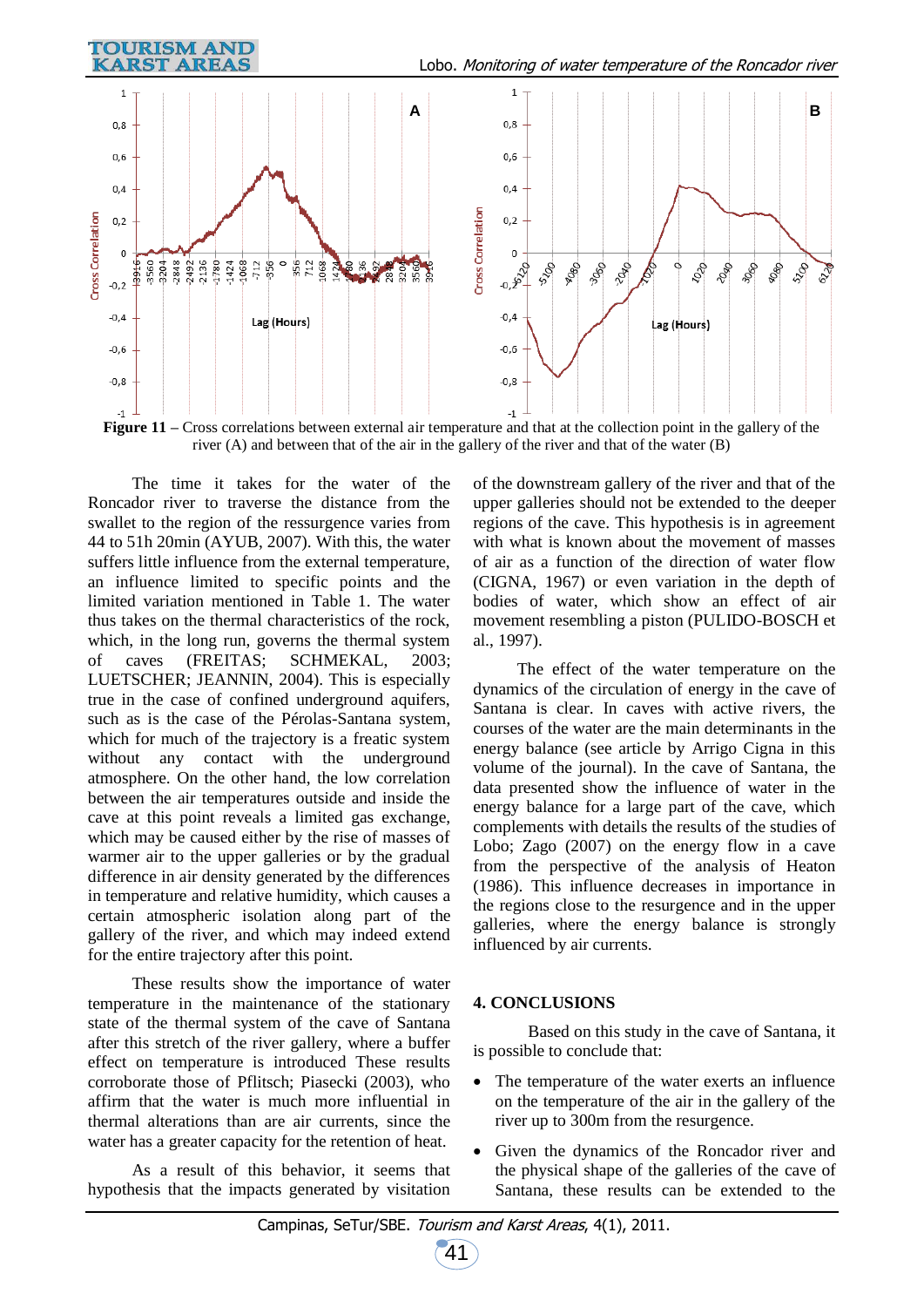gallery of the river upstream from the monitoring station.

- Based on the mechanism of thermal regulation linking the water in the Roncador river and the atmosphere of the cave, the impacts from visitation to downstream areas and in the upper galleries are not the same as those observed for this point and upstream from it.
- Therefore, monitoring the temperature of the water has proved to be an efficient tool for speleotourist management, making it possible to establish a limit for sustainability in the face of impacts from touristic visitation. Its use can contribute to the establishment of hydrothermal zones inside a cave with distinct patterns of

variation in temperature and relative humidity. Moreover, the patterns of water temperature identified may also contribute to the classification of the levels of energy circulation in a cave, thus serving as an important indicator for speleological management and of dispersion and/or accumulation of the impacts of visitation.

### **ACKNOWLEDGEMENTS**

The authors would like to acknowledge the suggestions of prof. Emerson Galvani (FFLCH/USP), which have contributed to an improvement in the original manuscript, and also prof. Linda Gentry El-Dash (Unicamp) for the translation of the final text.

### **REFERENCES**

- AYUB, S. Aplicação de rhodamina-WT no estudo hidrológico de sistemas cársticos em Iporanga, estado de São Paulo. **Espeleo-Tema**, Campinas, v.19, p.1-14, 2007.
- BUECHER, R.H. Microclimate study of Kartchner caverns, Arizona. **Journal of Cave and Karst Studies**, Huntsville, v.61, n.2, p.108-120, 1999.
- CARRASCO, F.; VADILLO, I.; LIÑÁN, C.; ANDREO, B.; DURÁN, J.J. Control of environmental parameters for management and conservation of Nerja cave (Malaga, Spain). **Acta Carsologica**, Ljubljana, v.31, n.1, p.105-122, 2002.
- CIGNA, A. A. An analytical study of air circulation in caves. **International Journal of Speleology**, Bologna, v.3B, n.1/2, p.42-54, 1967.
- CIGNA, A.A.; FORTI, P. The environmental impact assessment of a tourist cave. In: UIS (ed.) CAVE TOURISM INTERNATIONAL SYMPOSIUM AT-170 ANNIVERSARY OF POSTOJNSKA JAMA, 1988, Postojna (Yugoslavia), **Proceedings.** Postojna: UIS, 1988. p. 29-38.
- DUBLYANSKY, V.N.; DUBLYANSKY, Y.V. The problem of condensation in karst studies. **Journal of Cave and Karst Studies**, Huntsville, v.60, n.1, p.3-17, 1998.
- FERNÁNDEZ-CORTÉS, A.; CALAFORRA, J.M.; SÁNCHEZ-MARTOS, F. Spatiotemporal analysis of air condition as a tool for the environmental management of a show cave (Cueva del Agua, Spain). **Atmospheric Environment**, v.40, p. 7378-7394, 2006.
- FERRARI, J.A.; KARMANN, I. Comportamento hidrodinâmico de sistemas cársticos na bacia do rio Betari, município de Iporanga-SP. **Geologia USP Série Científica**, São Paulo, v.8, n.1, p.1-13, 2008.
- FREITAS, C.R. de; SCHMEKAL, A. Condensation as a microclimate process: measurement, numerical simulation and prediction in the Glowworm cave, New Zealand. **International Journal of Climatology**, v.23, p.557-575, 2003.
- GERARDI, L.H. de O.; SILVA, B.C.N. **Quantificação em geografia.** São Paulo: Difel, 1981. 161 p.
- GPME GRUPO PIERRE MARTIN DE ESPELEOLOGIA. **Mapa da caverna de Santana.** São Paulo: GPME, 2009. 1 mapa. Escala 1:500.

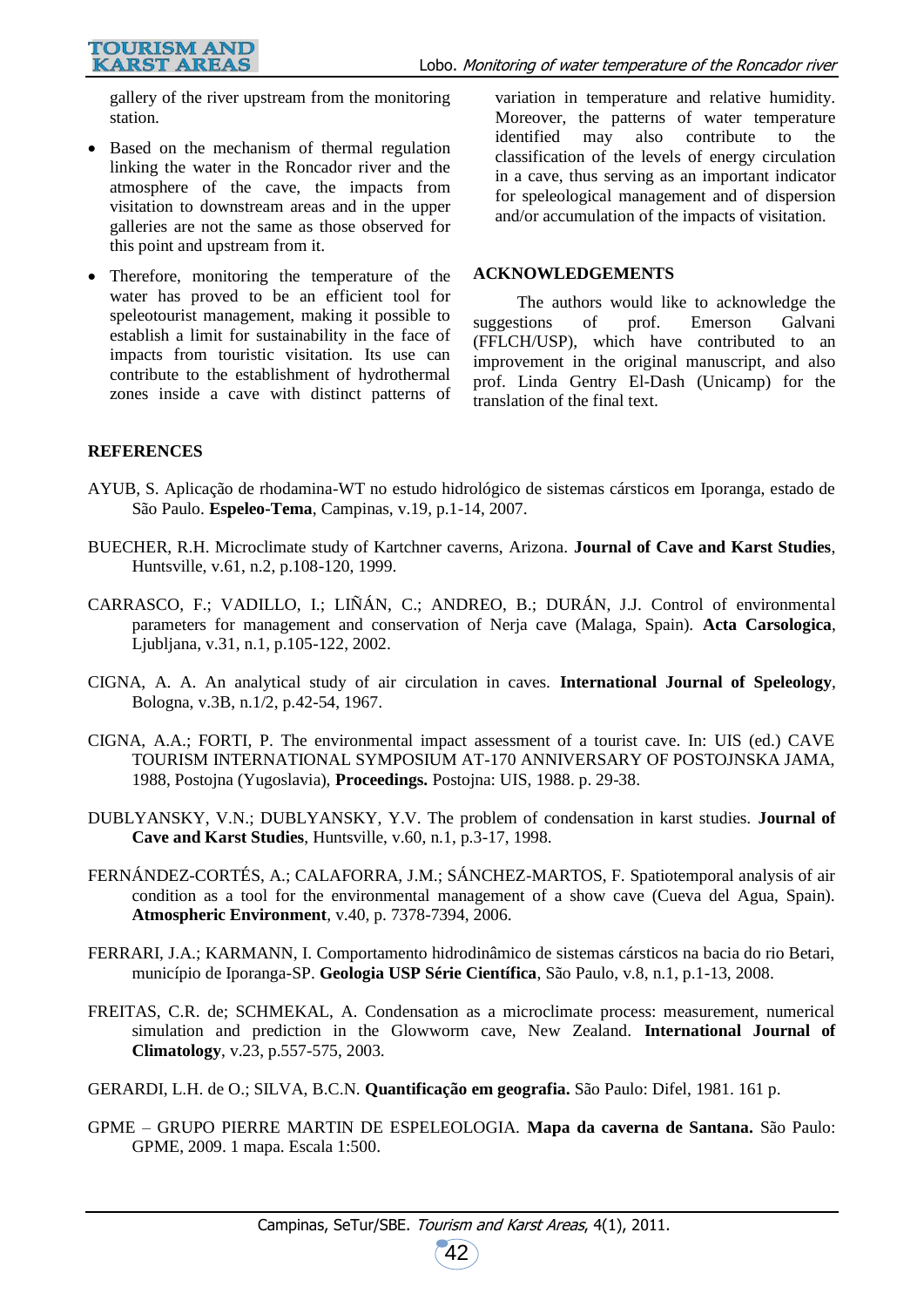- **TOURISM AND KARST AREAS**
- GUTJAHR, M.R.; TARIFA, J.R. Critérios relacionados a compartimentação climática de bacias hidrográficas: a bacia do rio Ribeira de Iguape-SP. In: SIMPÓSIO BRASILEIRO DE GEOGRAFIA FÍSICA APLICADA, 5, 1993, São Paulo. **Anais.** São Paulo: USP, 1993. p.447-449.
- HEATON, T. Caves: a tremendous range in energy environments on earth. **National Speleological Society News**, Huntsville, v.08, n.44, p.301-304, 1986.
- IGC INSTITUTO DE GEOCIÊNCIAS DA USP. **Mapa da caverna de Santana.** São Paulo: IGc/USP, 1991. 1 mapa. Escala 1:500.
- KARMANN, I. **Evolução e dinâmica atual do sistema cárstico do Alto Vale do Rio Ribeira de Iguape, Sudeste do estado de São Paulo.** 1994. 228 p. Tese (Doutorado em Geoquímica) – Instituto de Geociências, Universidade de São Paulo, São Paulo. 1994.
- LAROCQUE, M.; MANGIN, A.; RAZACK, M.; BANTON, O. Contribution of correlation and spectral analyses to the regional study of a large karst aquifer (Charente, France). **Journal of Hydrology**, v.205, p.217-231, 1998.
- LOBO. H.A.S. Método para avaliação do potencial espeleoturístico do Parque Nacional da Serra da Bodoquena, MS. **Caderno Virtual de Turismo**, Rio de Janeiro, v.7, n.3, p.99-110, 2007.
- LOBO, H.A.S. Capacidade de carga real (CCR) da caverna de Santana, PETAR-SP e indicações para o seu manejo turístico. **Geociências**, Rio Claro, v.27, n.3, p.369-385, 2008.
- LOBO, H.A.S.; ZAGO, S. Classificação dos níveis de circulação de energia no circuito turístico da Caverna de Santana – PETAR – Iporanga, SP. In: ENCONTRO BRASILEIRO DE ESTUDOS DO CARSTE, 2, São Paulo, Brasil. **Resumos expandidos e simples.** São Paulo: Redespeleo, 2007. p.113-122.
- LOBO, H.A.S.; PERINOTTO, J.A. de J.; POUDOU, S. Análise de agrupamentos aplicada à variabilidade térmica da atmosfera subterrânea: contribuição ao zoneamento ambiental microclimático de cavernas. **Revista de Estudos Ambientais**, Blumenau, v.11, n.1, p.22-35, 2009.
- LOBO, H.A.S.; MARINHO, M. de A.; TRAJANO, E.; SCALEANTE, J.A.B.; ROCHA, B.N.; SCALEANTE, O.A.F.; LATERZA, F.V. **Projection of tourist scenario integrated with environmental fragility maps: a framework to the provisory tourist carrying capacity in caves in Brazil.** 2011. Article in analysis for publication.
- LUETSCHER, M.; JEANNIN, P.Y. Temperature distribution in karst systems: the role of air and water fluxes. **Terra Nova**, v.16, n.6, p.344-350, 2004.
- MANGIN, A. Pour une meilleure connaissance des systems hydrologiques à partir des analyses corrélatoire et spectrale. **Journal of Hydrology**, v.67, p.25-43, 1984.
- MANGIN, A.; BOURGES, F.; D'HULST, D. La conservation des grottes ornées: um problème de stabilité d´un système naturel (l´e exemple de la grotte préhistorique de Gargas, Pyrénées françaises). **Sciences de la Terre et des Planètes**, v.328, n.5, p.295-301, 1999.
- MARINHO, M. de A. **Contribuição à geomorfologia cárstica do Vale do Betari, Iporanga – Apiaí, São Paulo.** 1992. 73 p. Trabalho de conclusão de curso (Graduação em Geografia) – Faculdade de Filosofia, Letras e Ciências Humanas, Universidade de São Paulo, São Paulo. 1992.
- PIASECKI, J.; SAWINSKI, T.; STRUG, K.; ZELINKA, J. Selected characteristics of the microclimate of the Demänovská Ice cave (Slovakia). In: ZELINKA, J. (Ed.) INTERNATIONAL WORKSHOP ON ICE CAVES, 2, Liptovsky Mikulas, 2006. **Proceedings.** Liptovsky Mikulas, Slovak Caves Administration, 2006. p.50-61.

43